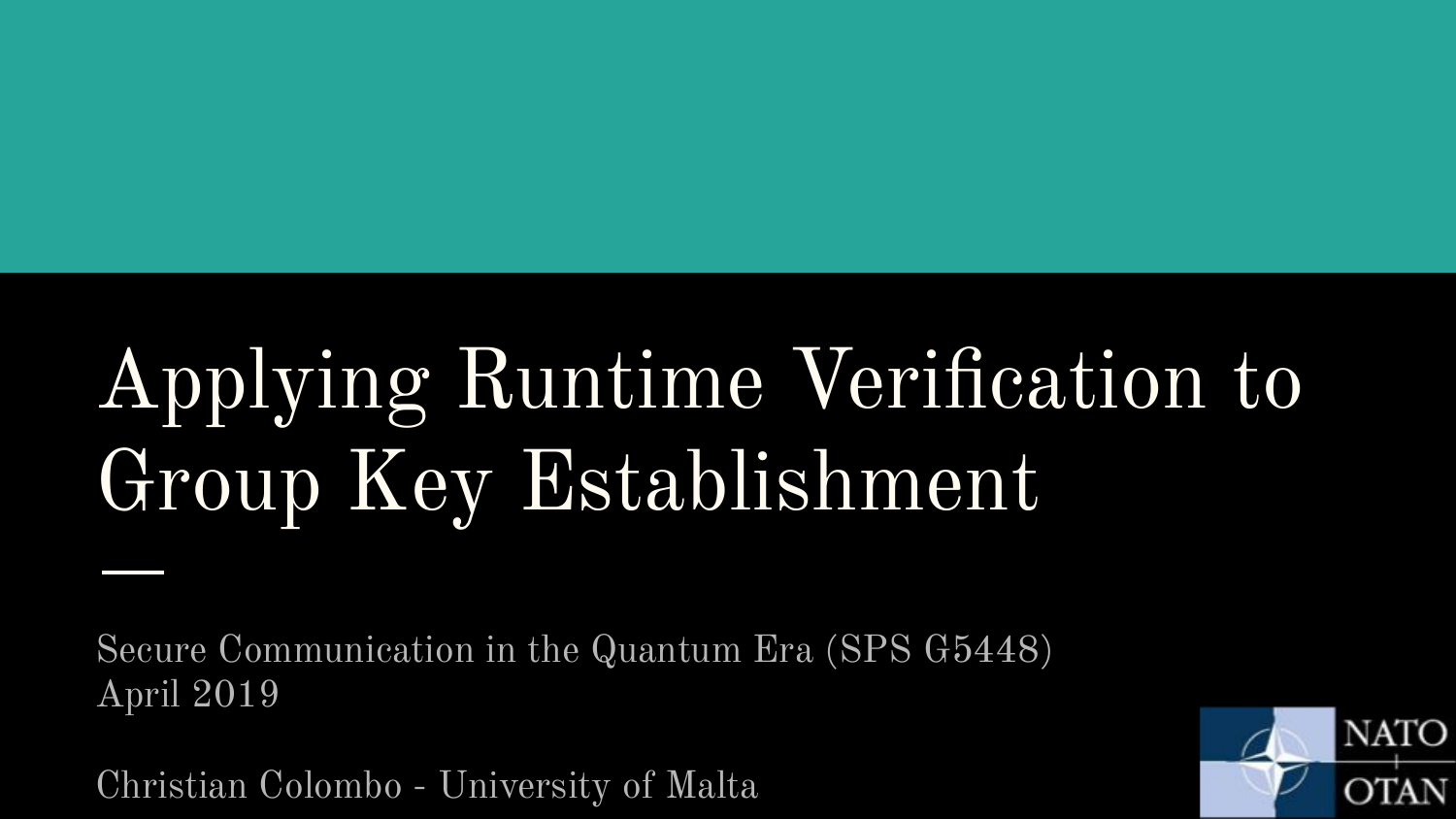### Authenticated group key establishment (AGKE)

**First step: Designing a protocol** 

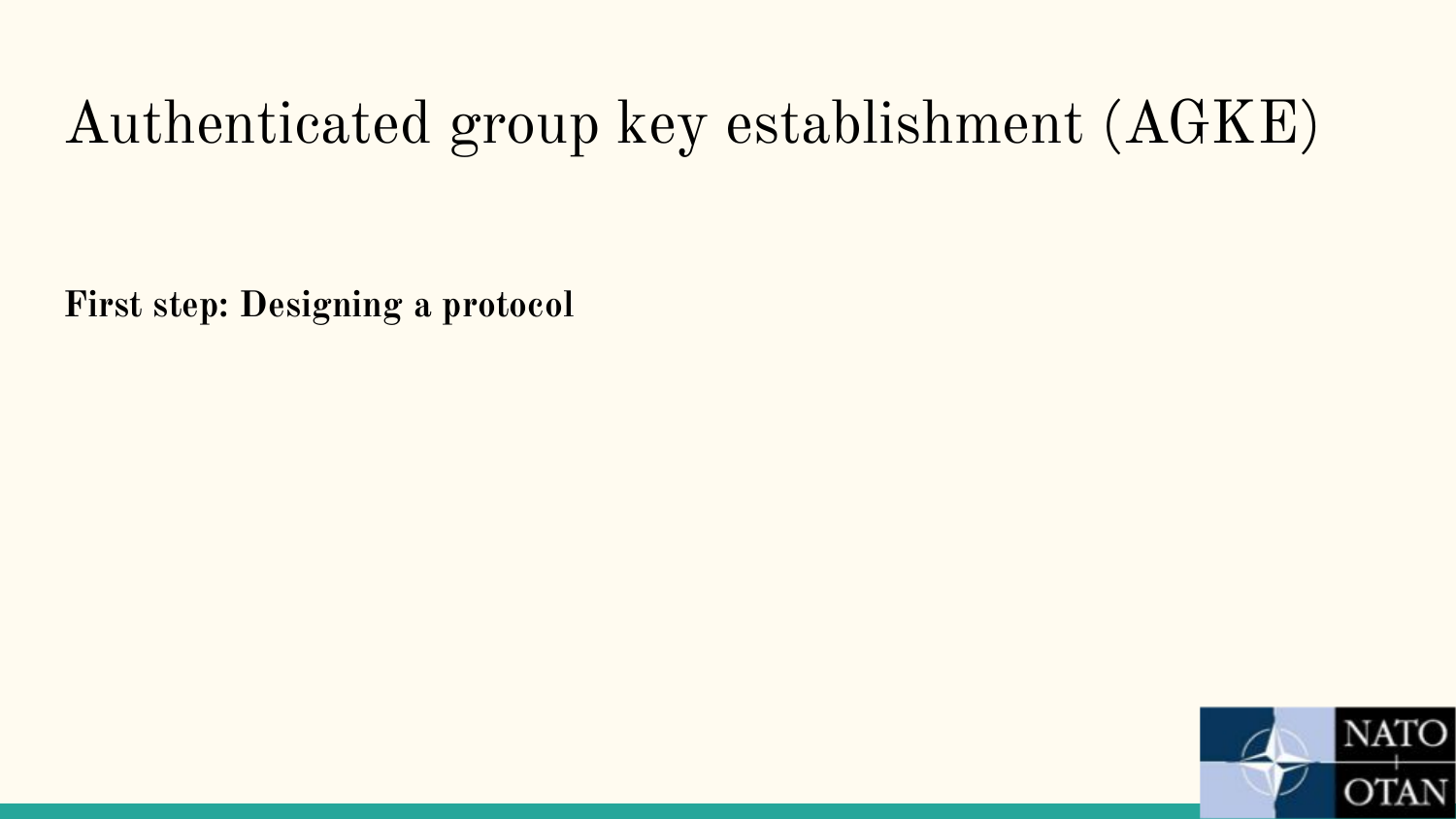### Authenticated group key establishment (AGKE)

First step: Designing a protocol

**Second step: Proving it is correct in principle**

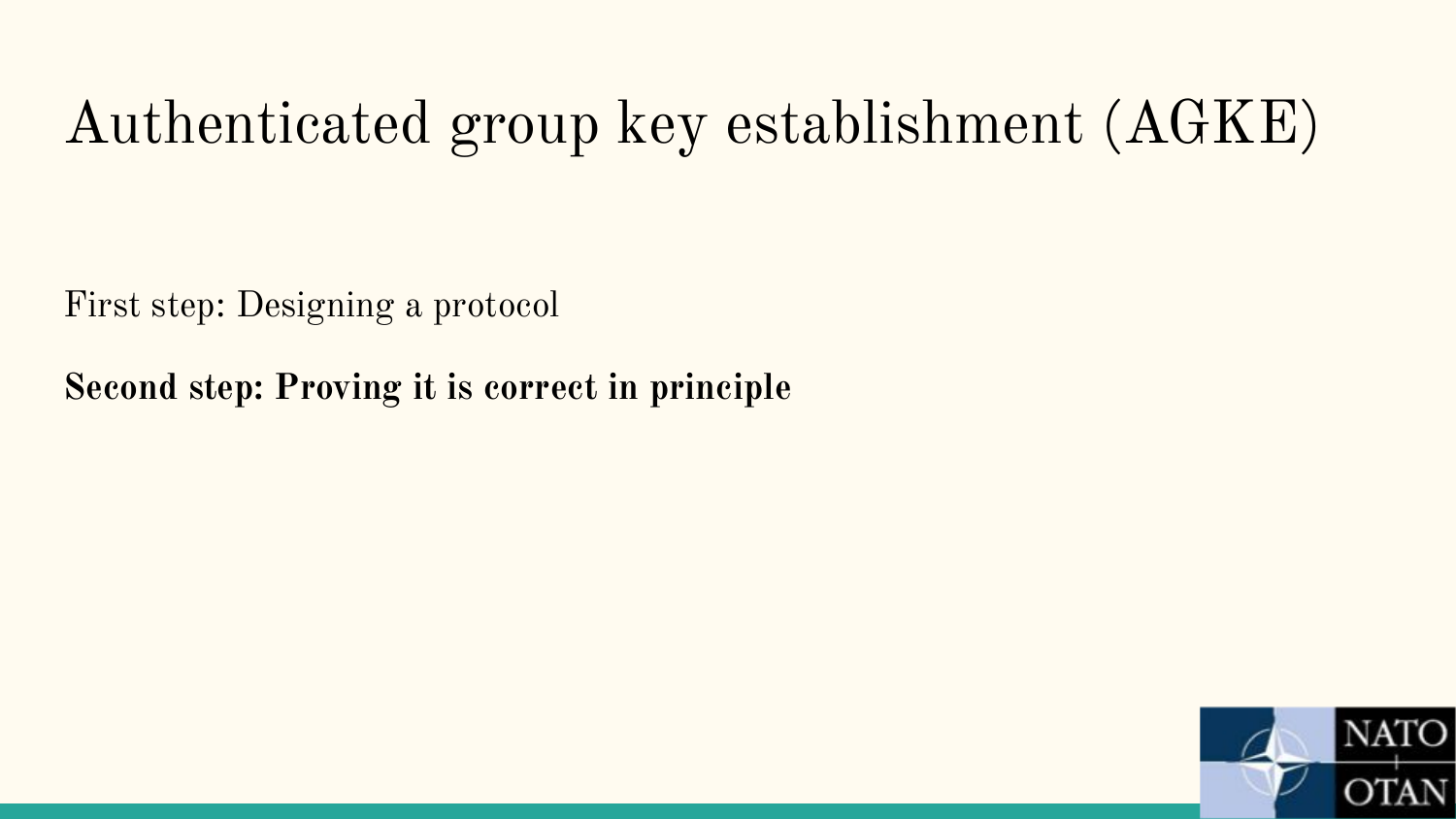### Authenticated group key establishment (AGKE)

First step: Designing a protocol

Second step: Proving it is correct in principle

**Third step: What can go wrong at runtime?**

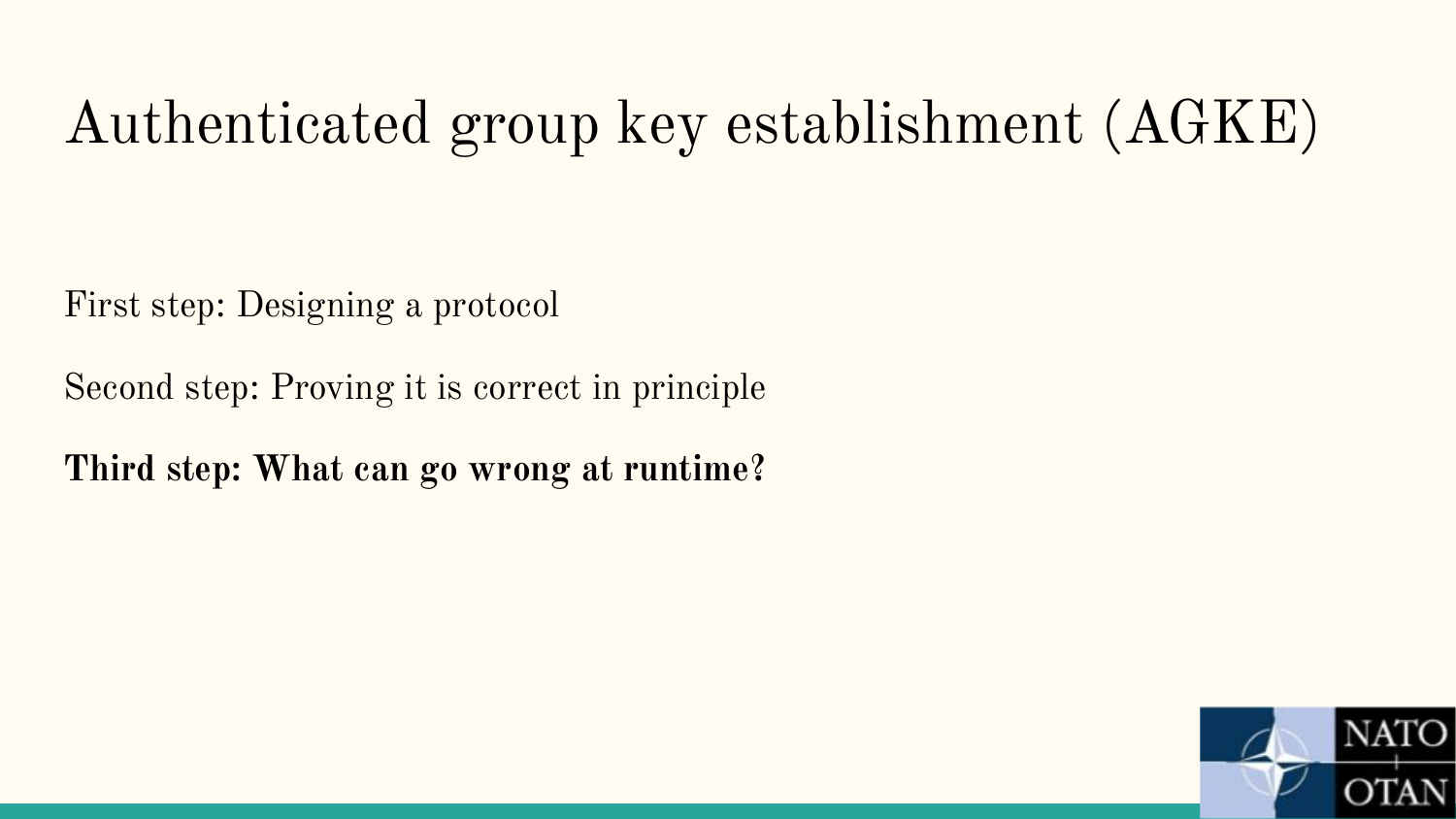### What can go wrong at runtime?

(High level) Wrong protocol implementation The protocol implementation might deviate from the verified (theoretical) design

Low level threats Arithmetic overflows, undefined downcasts, and invalid pointer references

Hardware Can hardware be trusted?

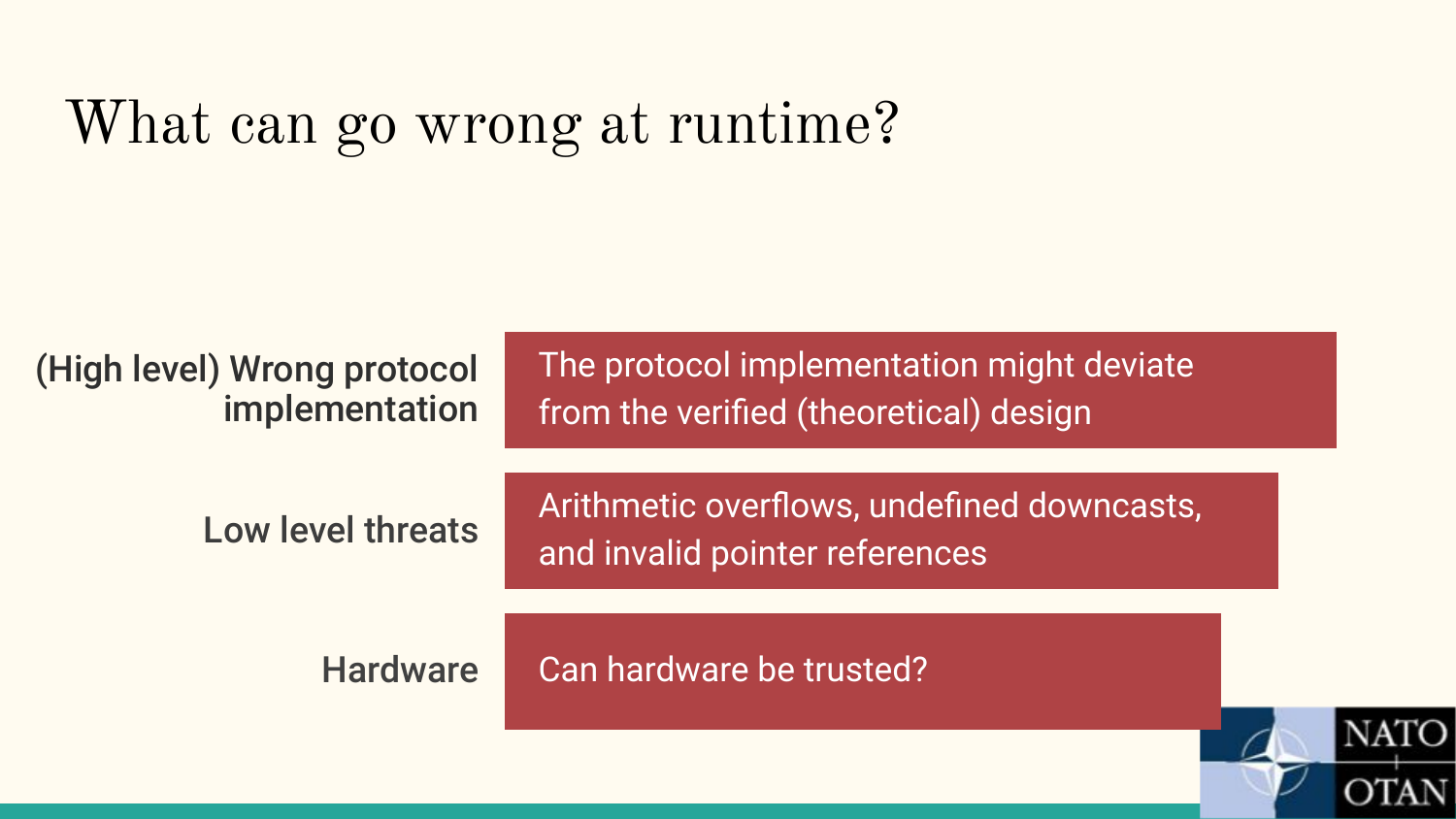### What can go wrong at runtime?

...but in practice is far from enough

The protocol implementation might deviate (High level) Wrong protocol implementation from the verified (theoretical) design Medium level threats: Malware, Data leaks, etc**Low level threats** and invalid pointer references Hardware Can hardware be trusted? NATC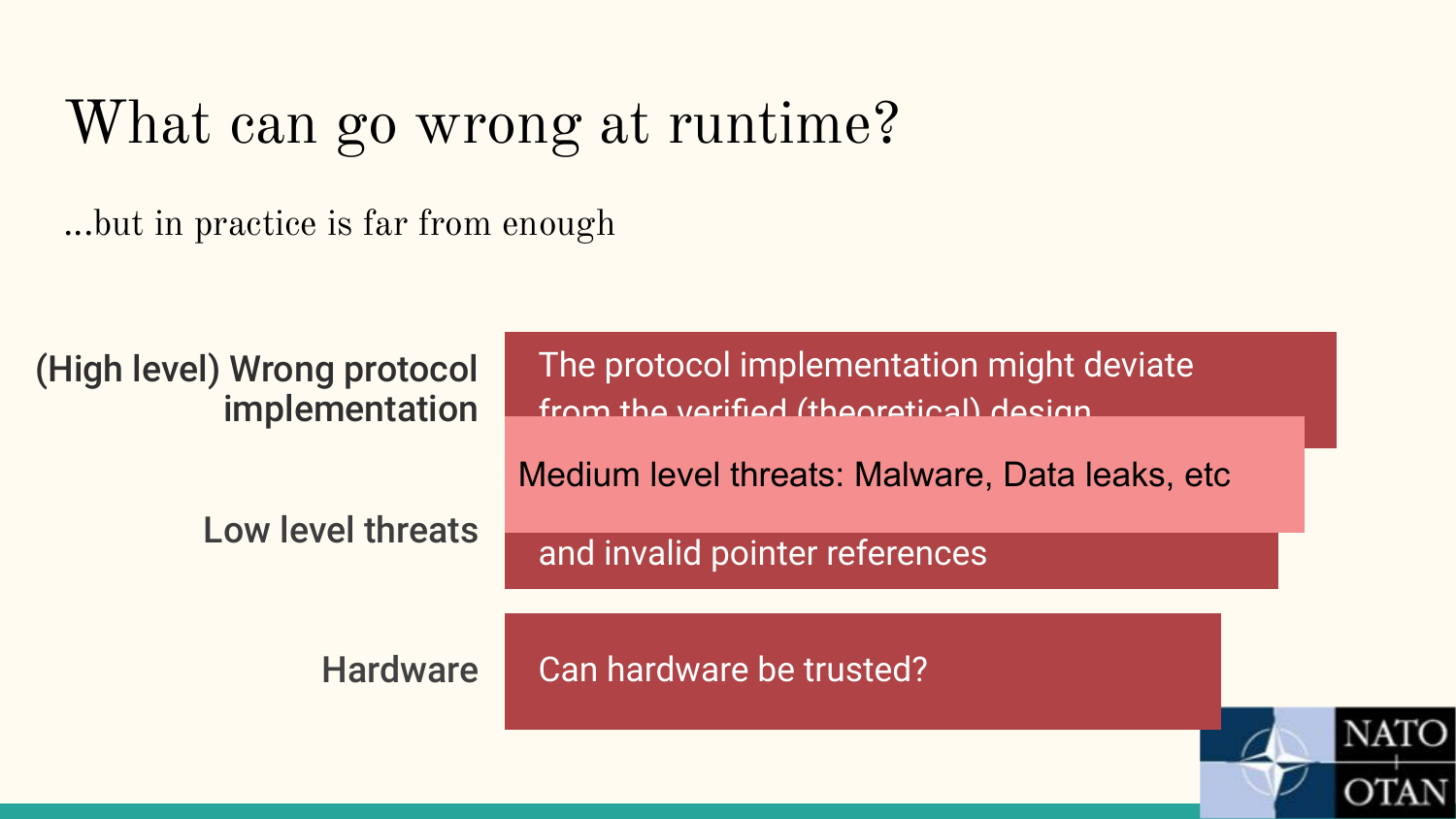### Unintended consequences

- ❏ Timing attacks
- ❏ Cache timing attacks
- ❏ Microarchitecture side-channel attack
- ❏ Power/EM/acoustic attacks
- ❏ Fault attacks
- ❏ Reaction attacks
- ❏ Data remanence attacks
- ❏ Attacks on random number generators

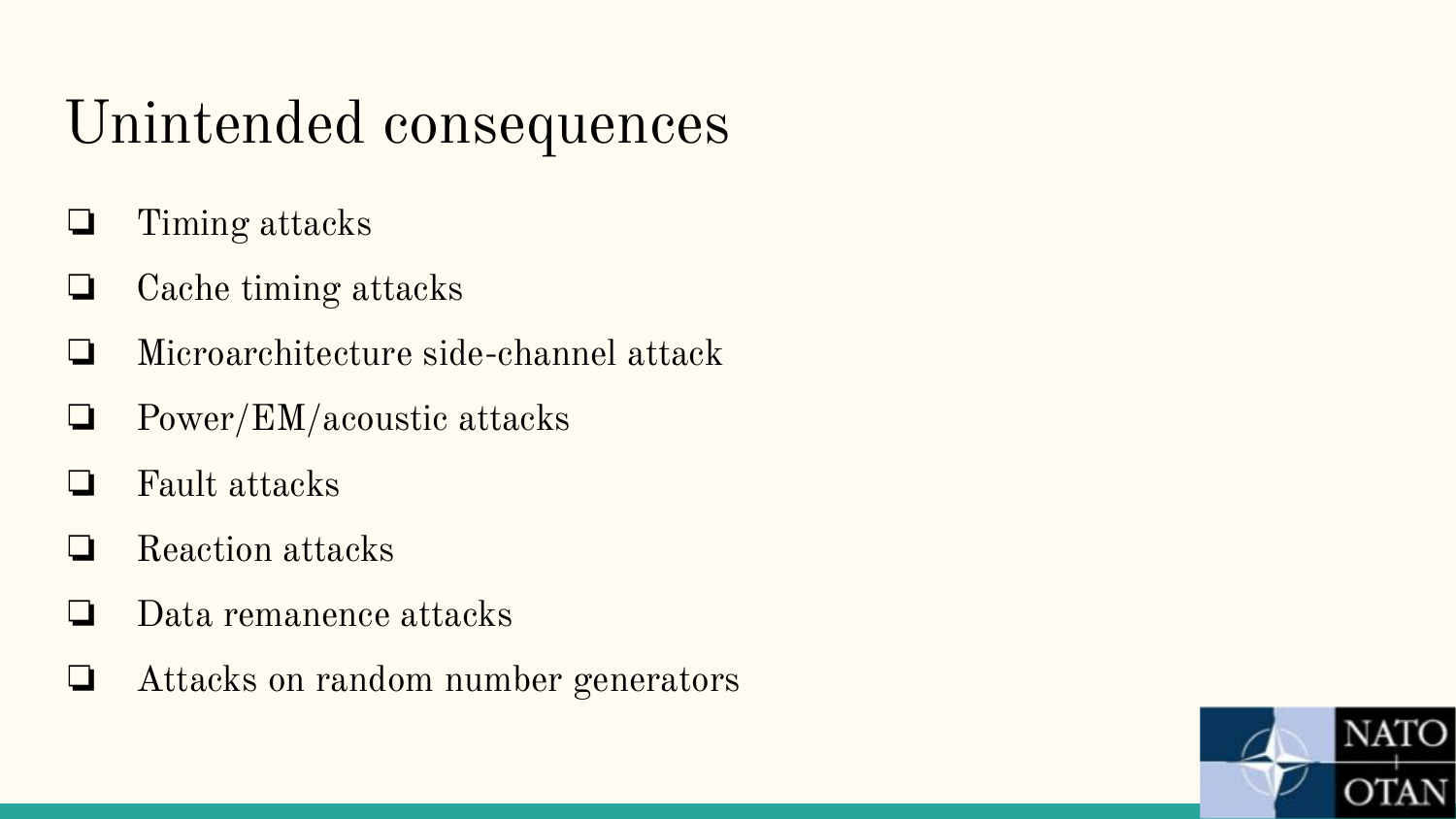### Timing attack

If (secret)

Do something lengthy

Else

Do something simple

An external observer can learn the secret by observing the duration of the execution.

(or the power used or any other side effect)

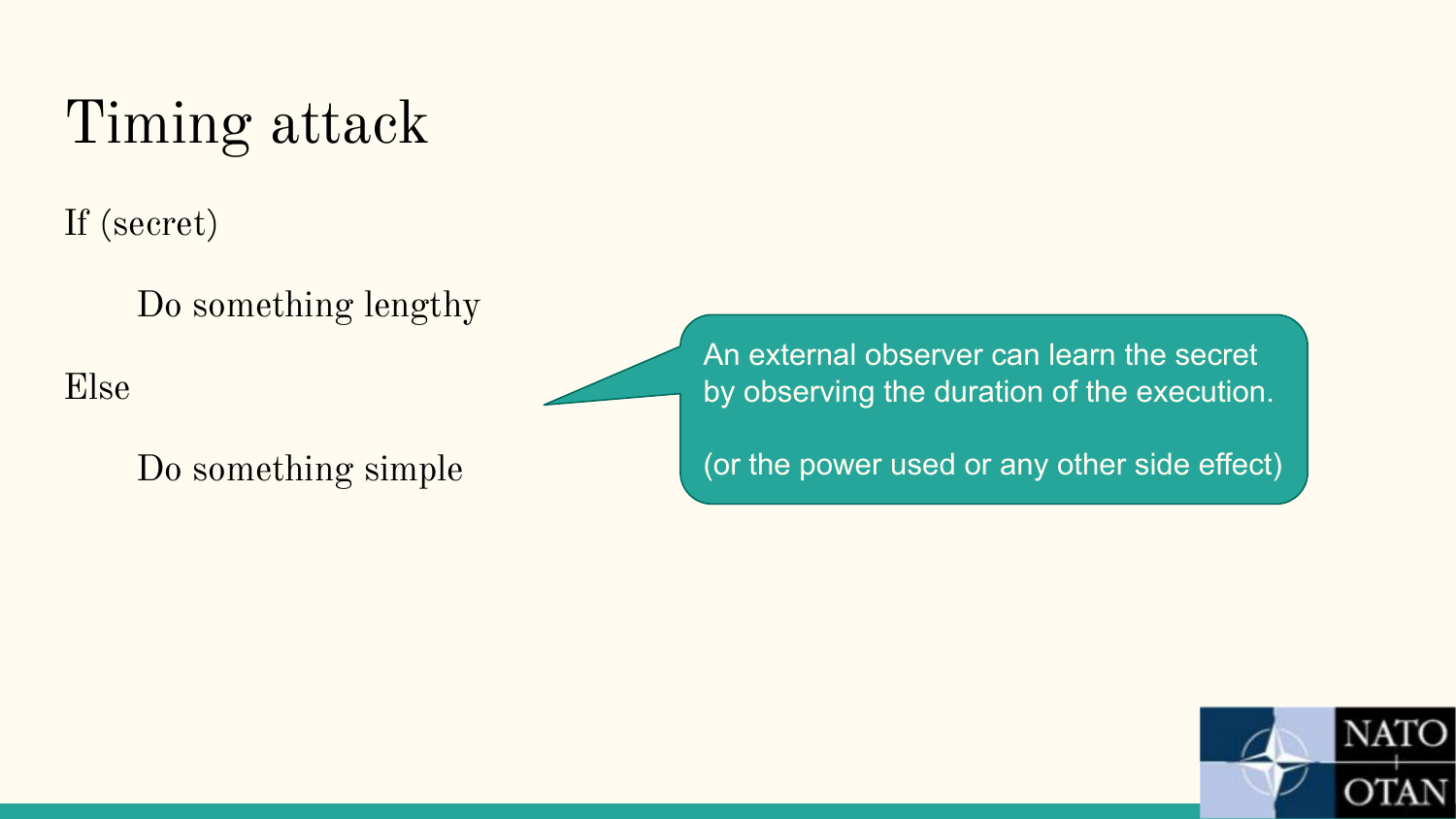### What can we do?

Analyse code to make sure secrets can't be leaked!

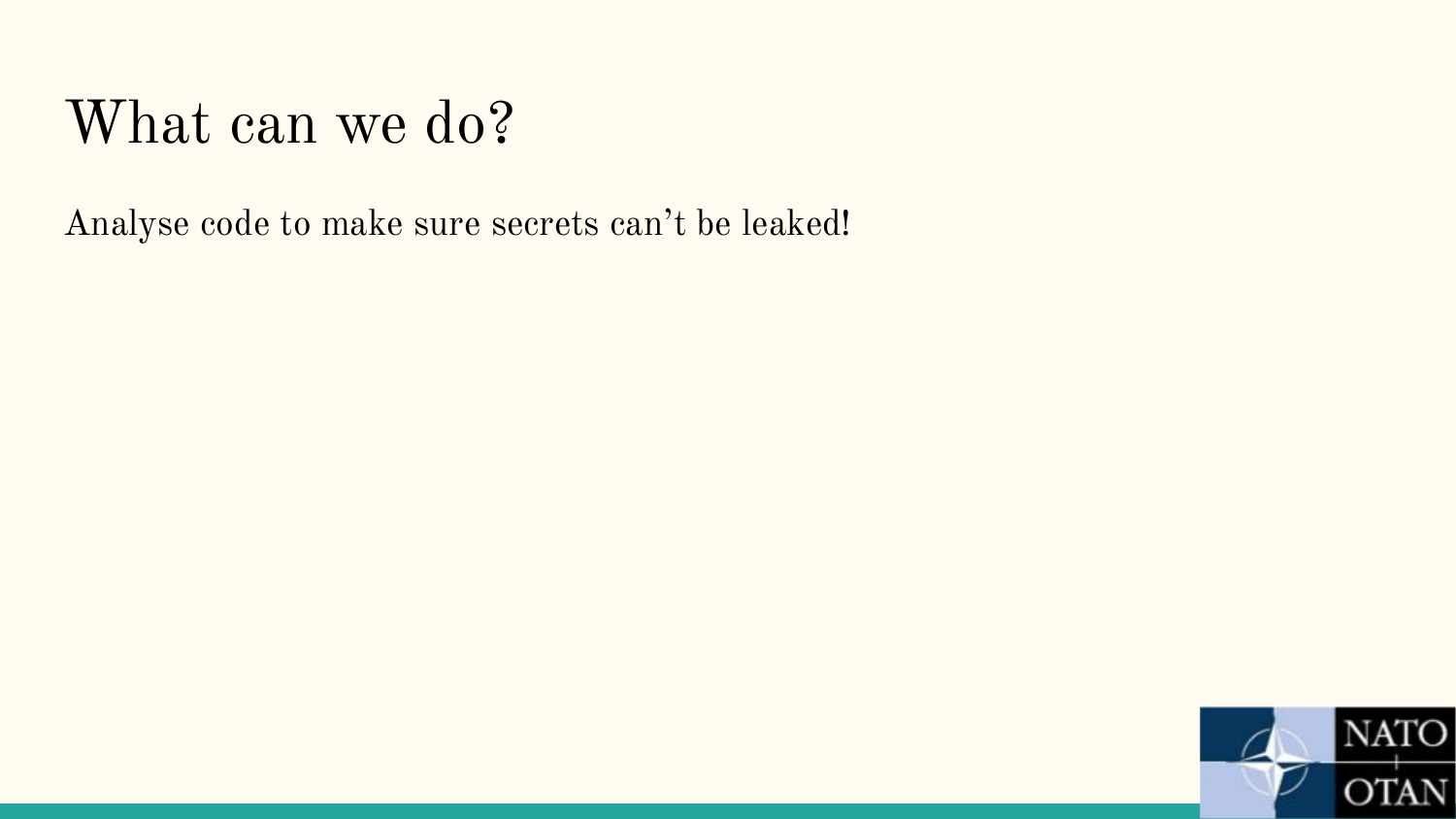### Identifying secure programs



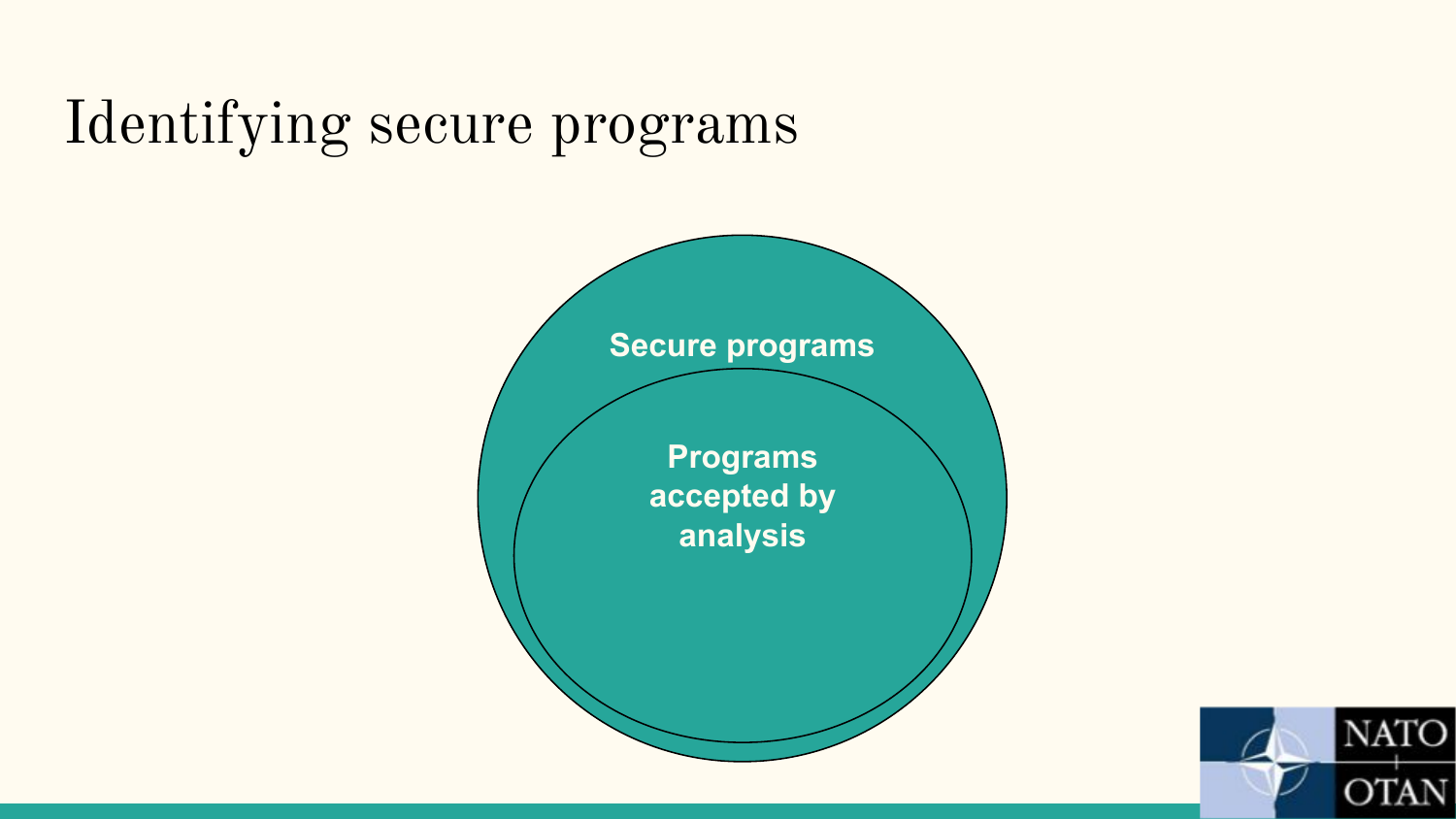### Soundness/Completeness of dynamic analysis



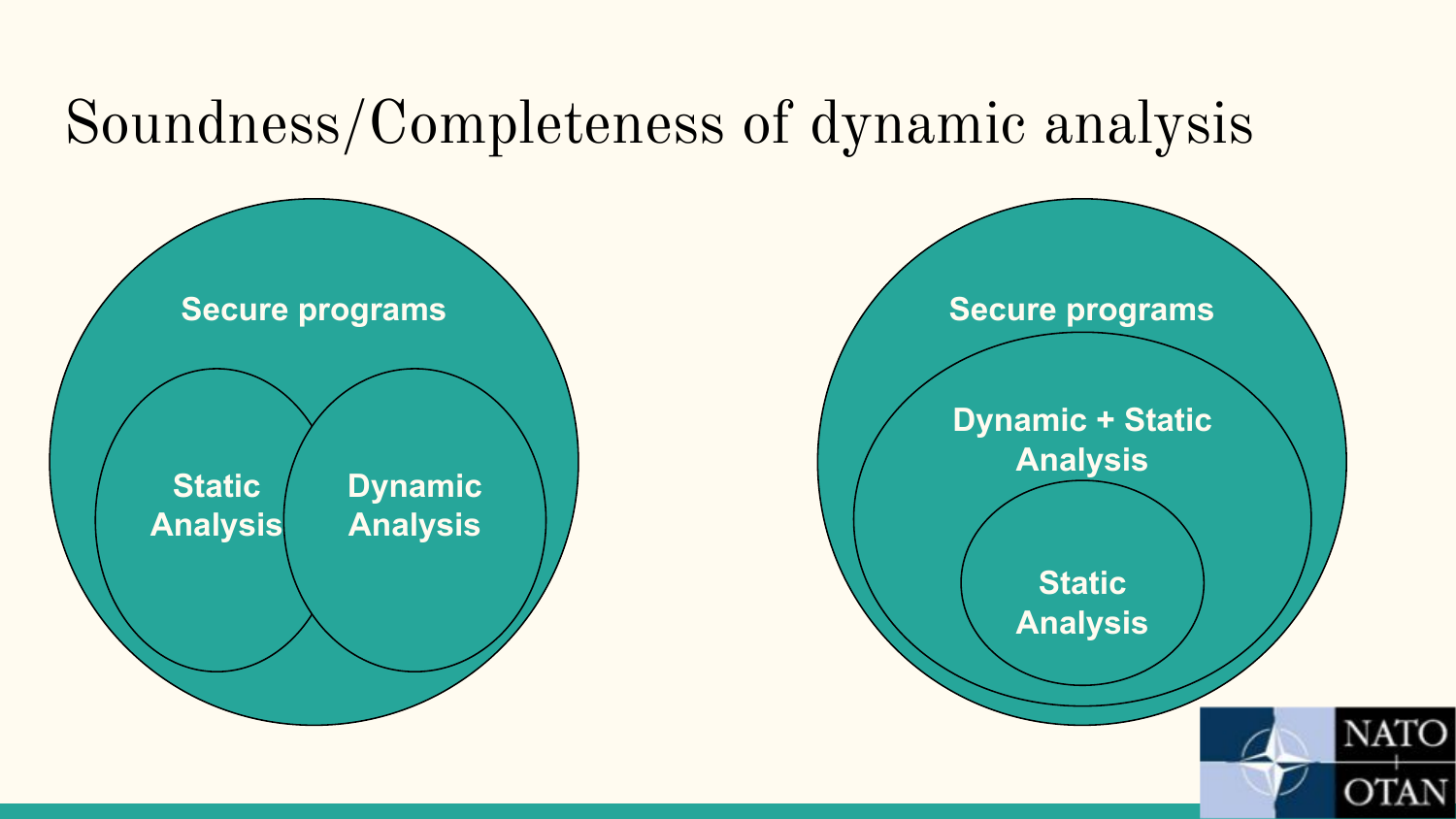# How do we use these techniques in practice?

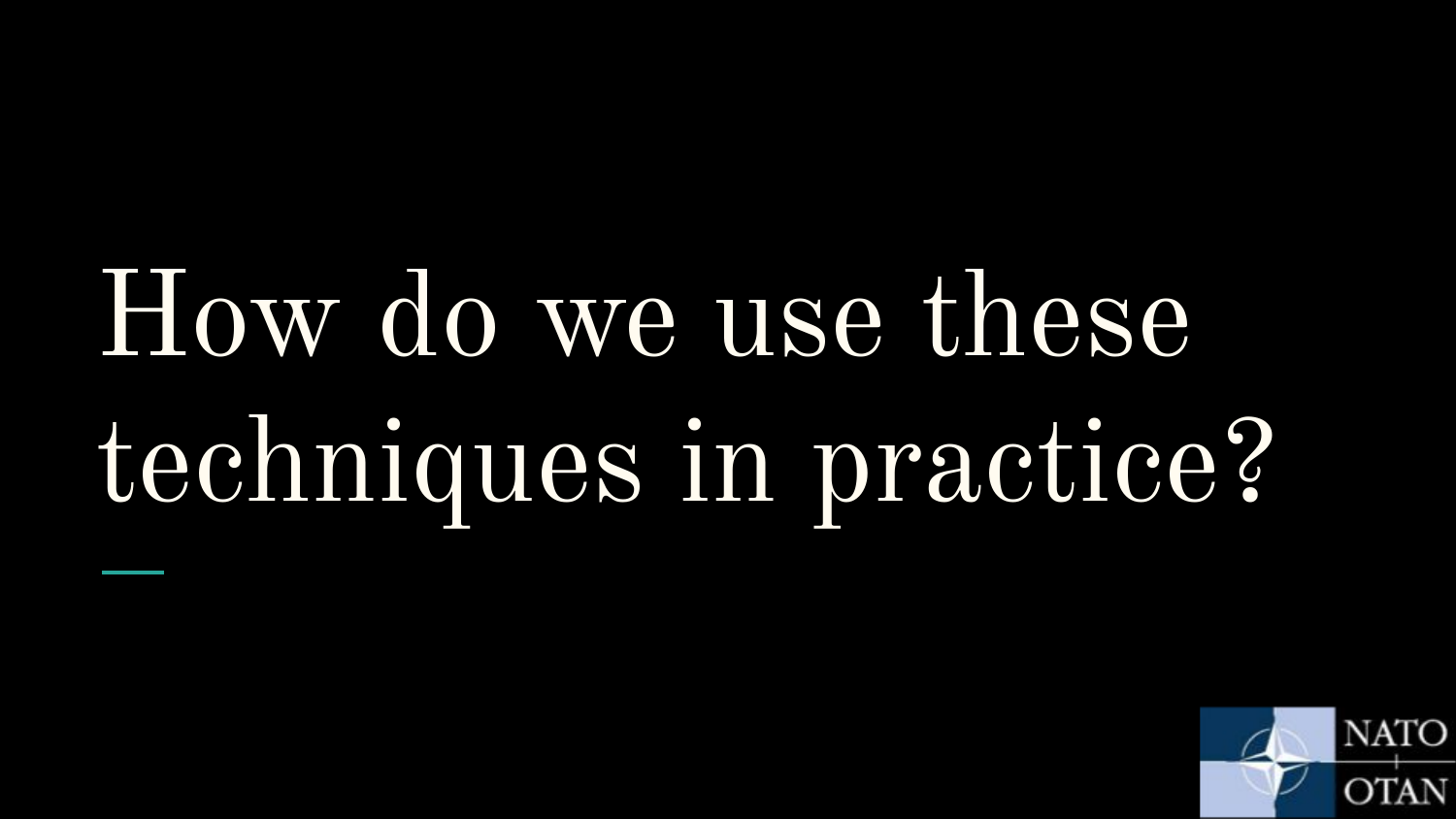### Runtime Verification



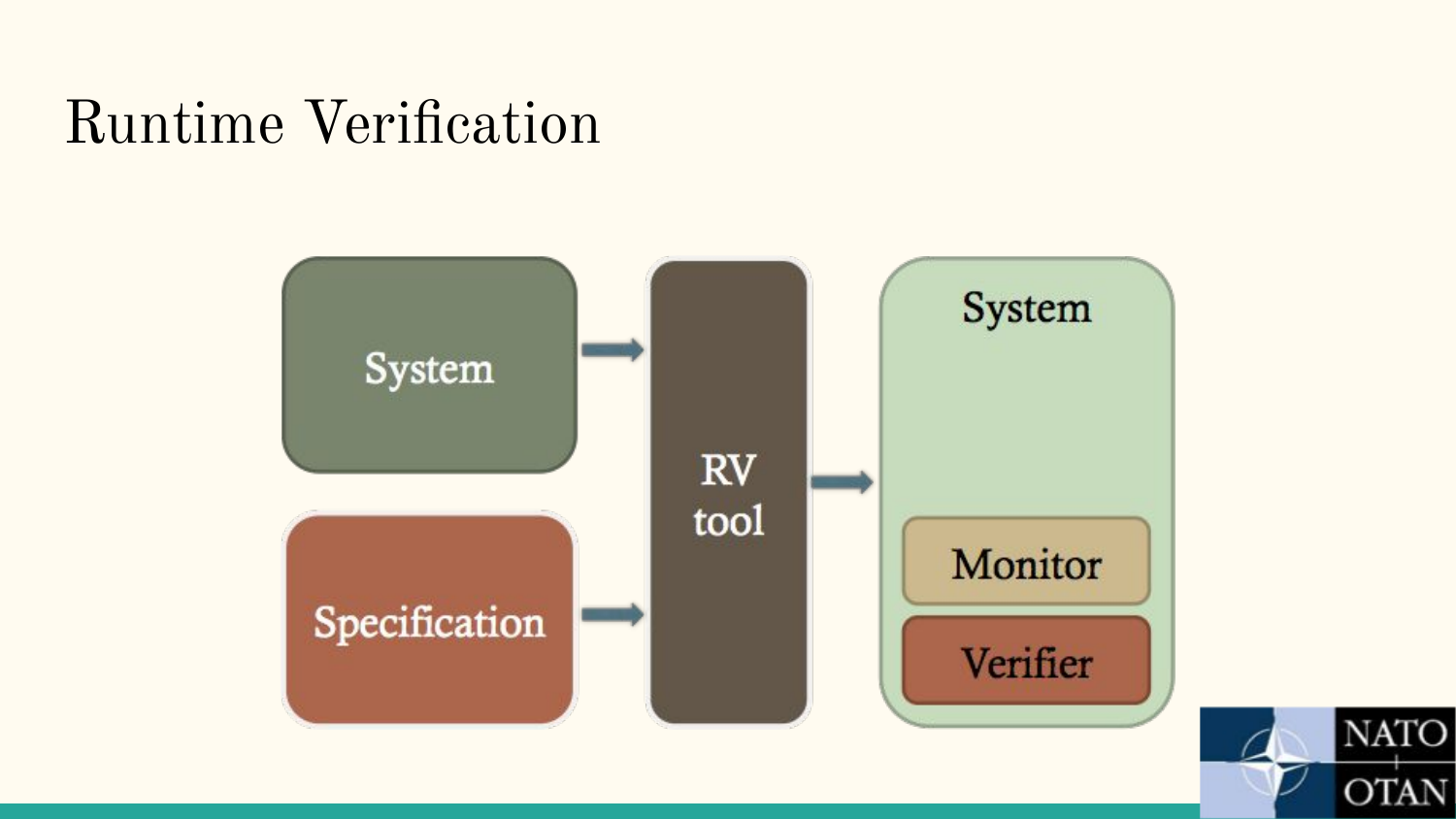### Runtime Verification

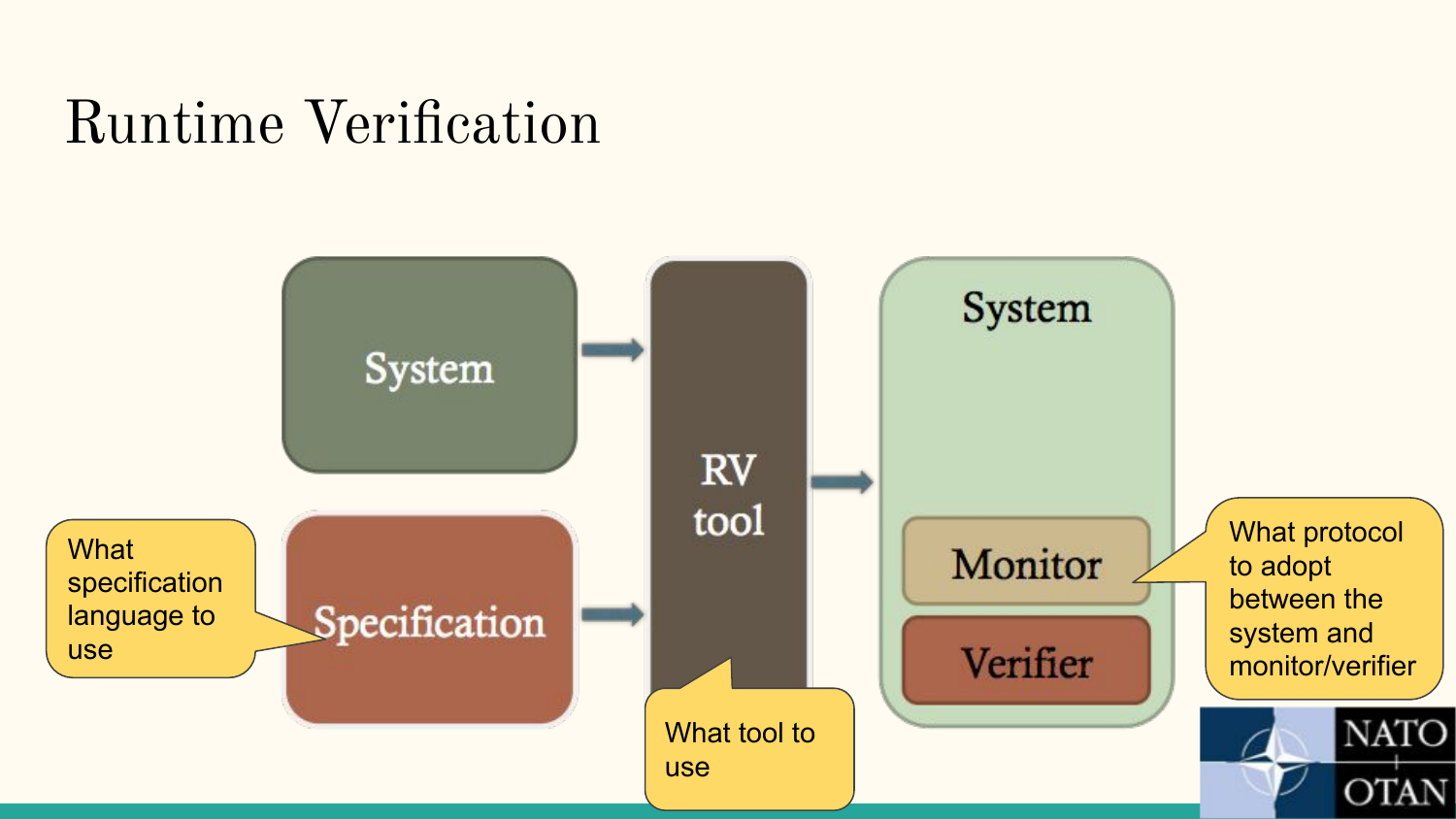### High level logic

• Before any data is sent by the client,

the server hash is verified to match the client's version

• If the operation is of type "Send",

then the message receiver ID must be in the set of approved receiver IDs

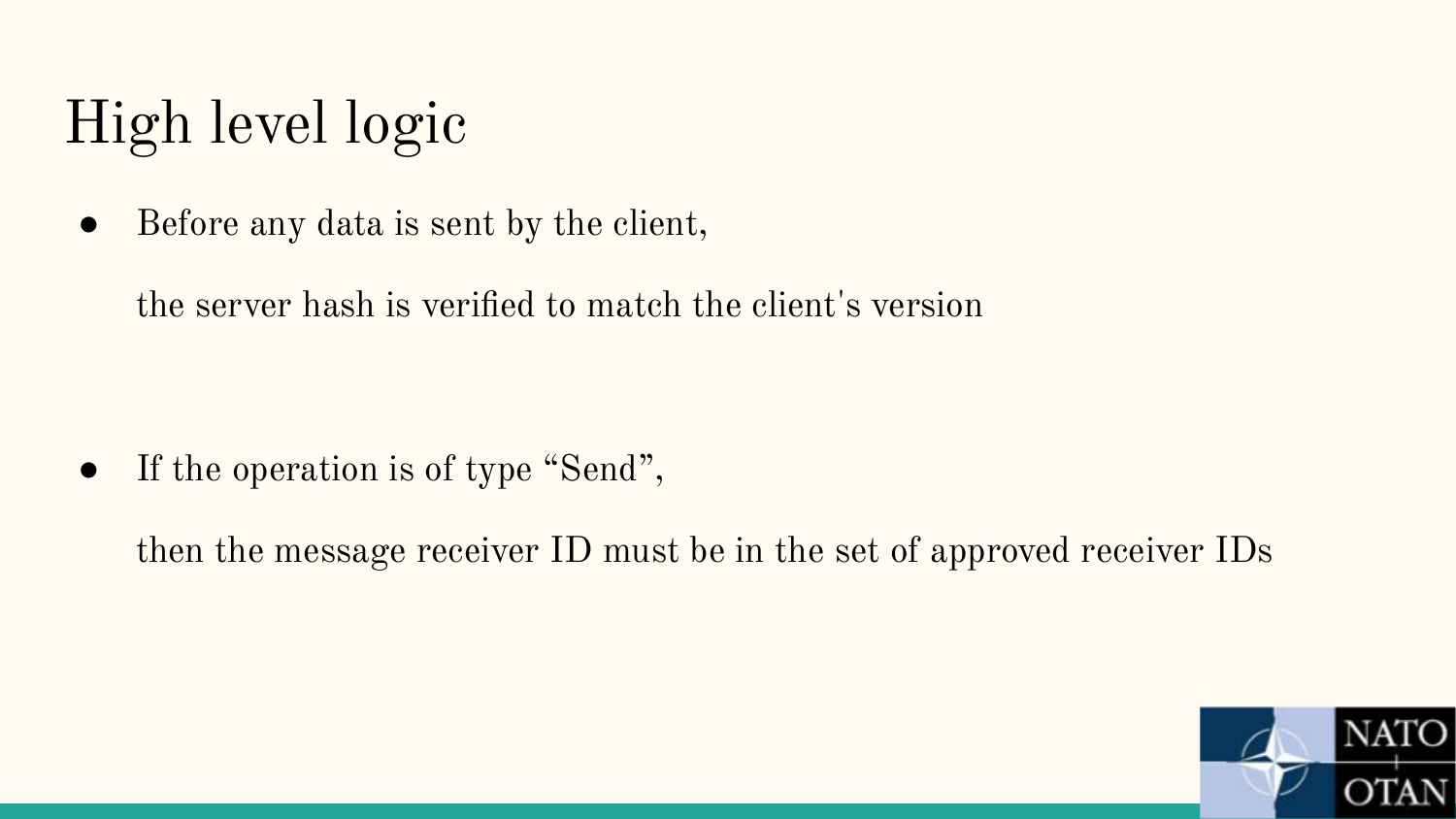### Low level considerations

General considerations for any code

Arithmetic overflows

Undefined downcasts

Invalid pointer references

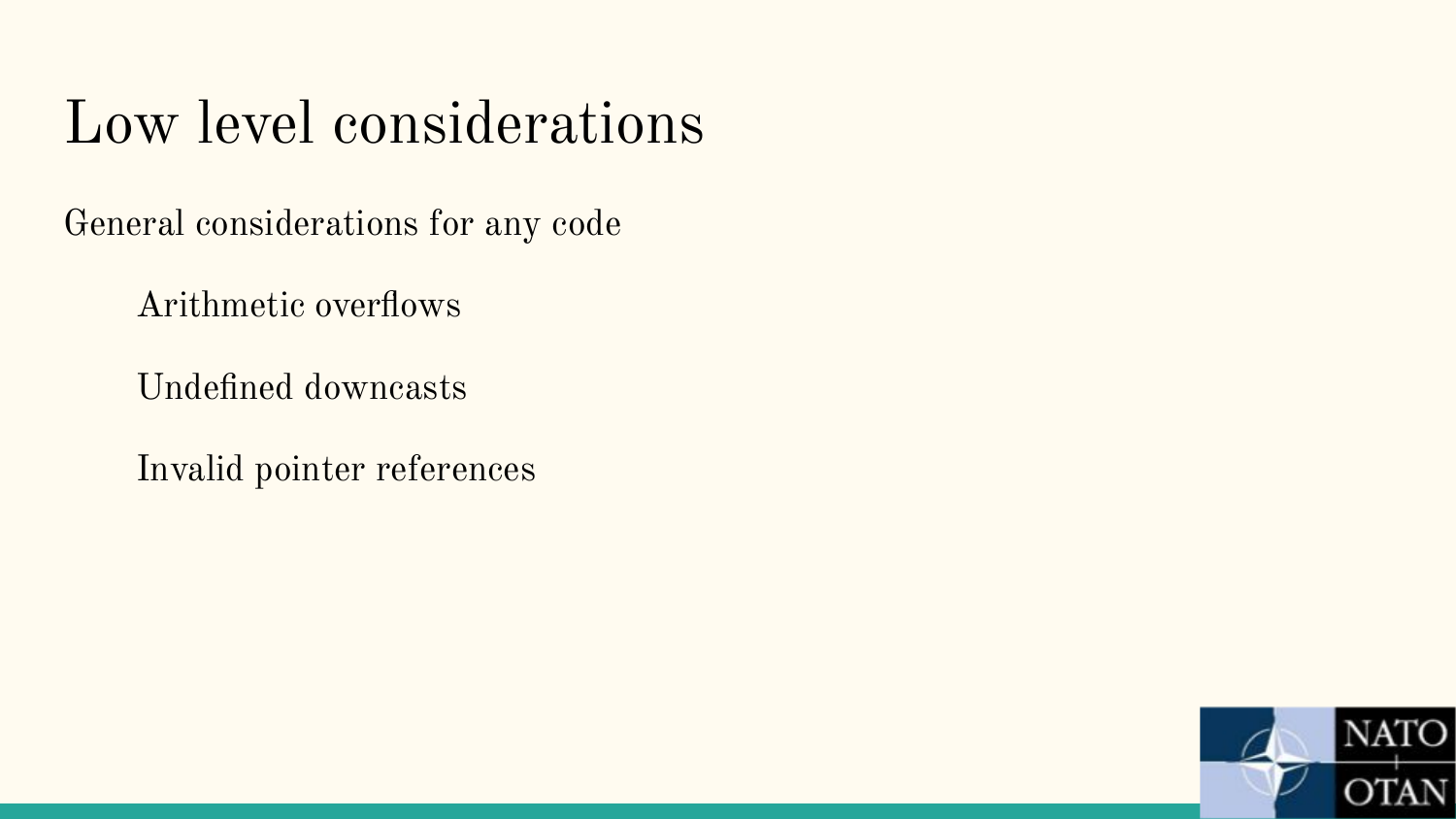### Mid-level

Applicable to any crypto protocol

Data flow monitoring

#### **E.g. Ensuring no control is decided on secret data**

(which affects the timing of the program)

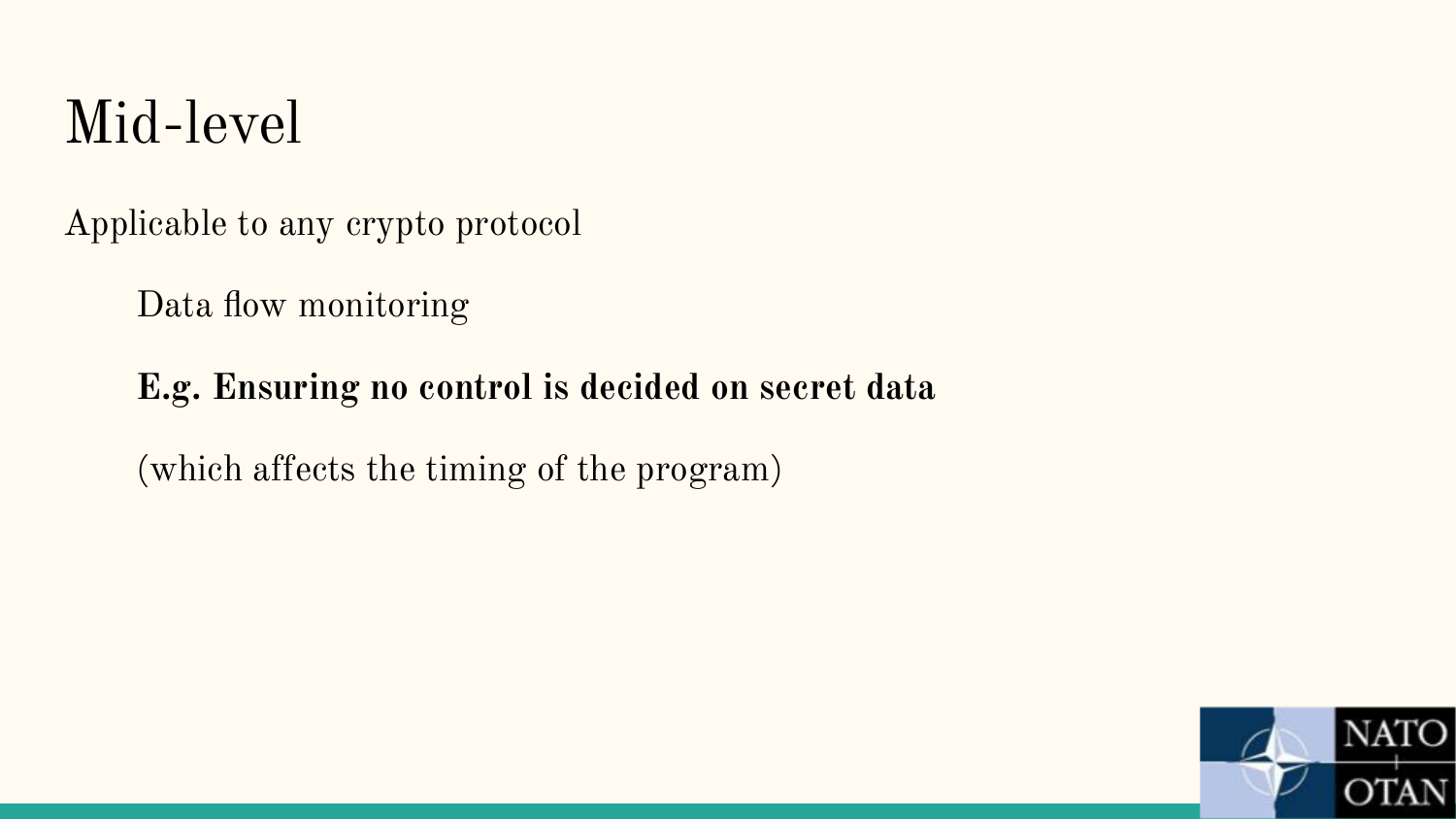### Challenges for RV

Over and above the usual correctness and **overheads** concerns

The monitor can present an additional security vulnerability

- ❖ As a piece of code
- ❖ As a reaction-triggering device

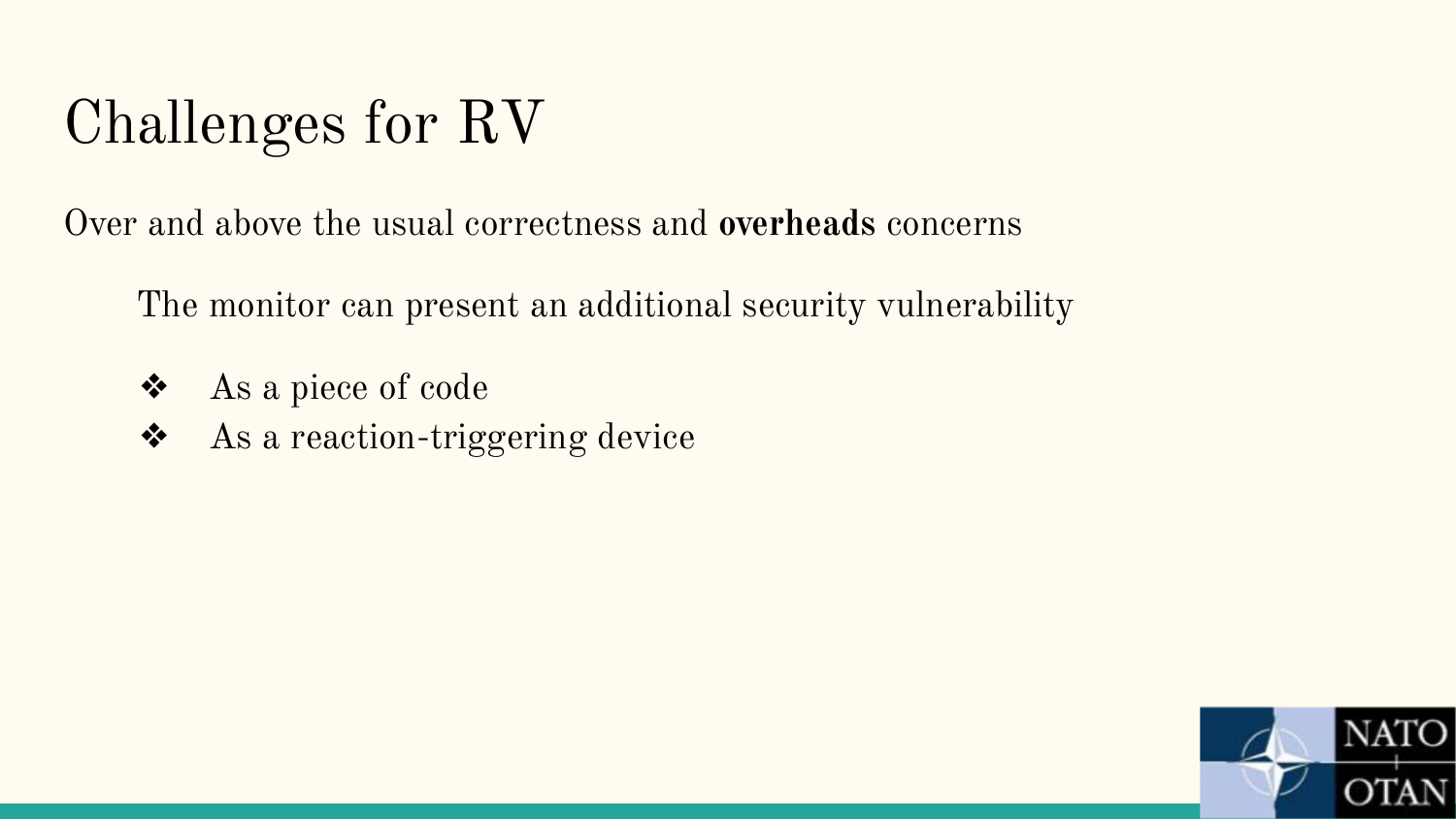# Our plan of comprehensive approach: Trusted Execution Environment (TEE)

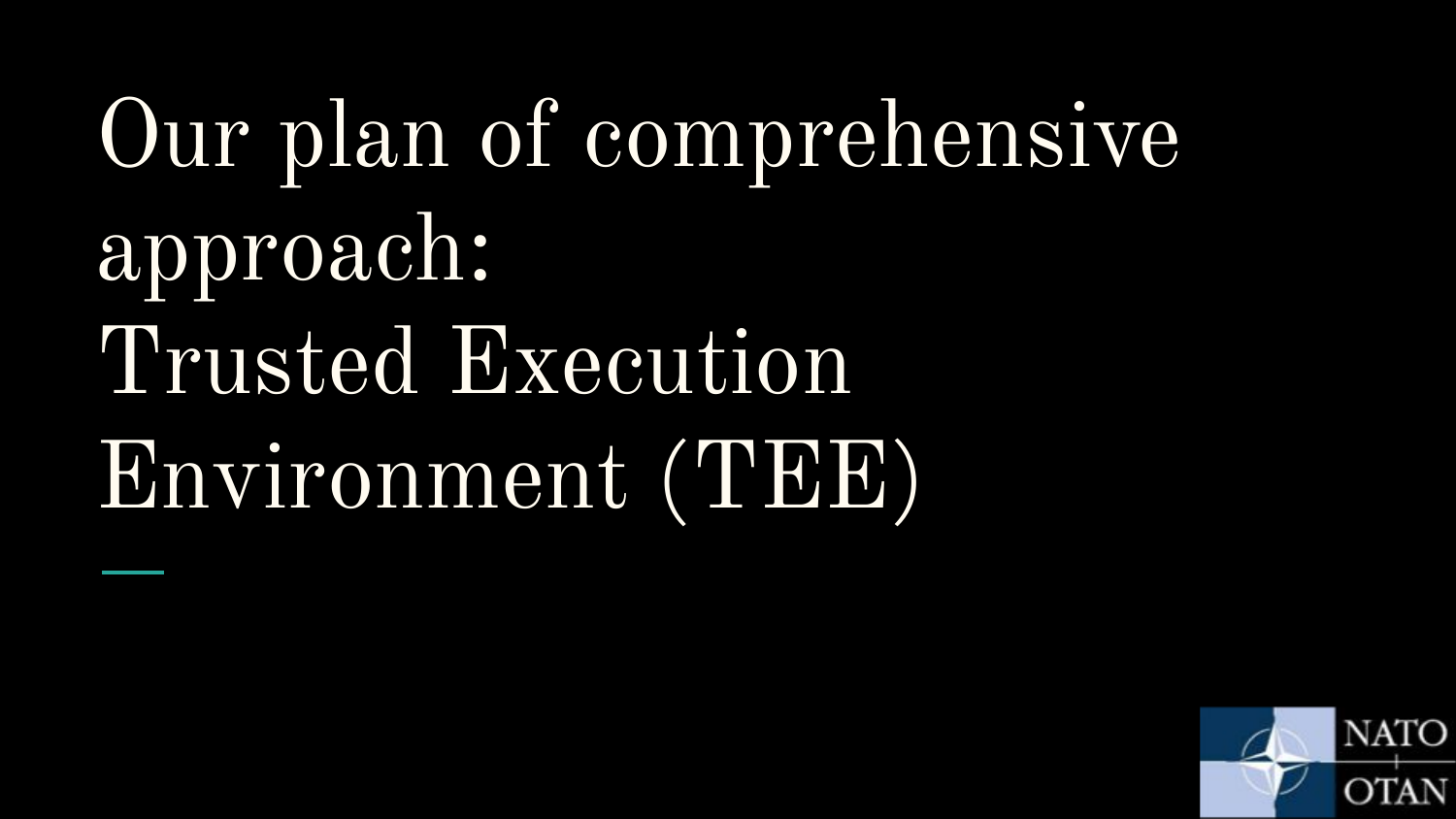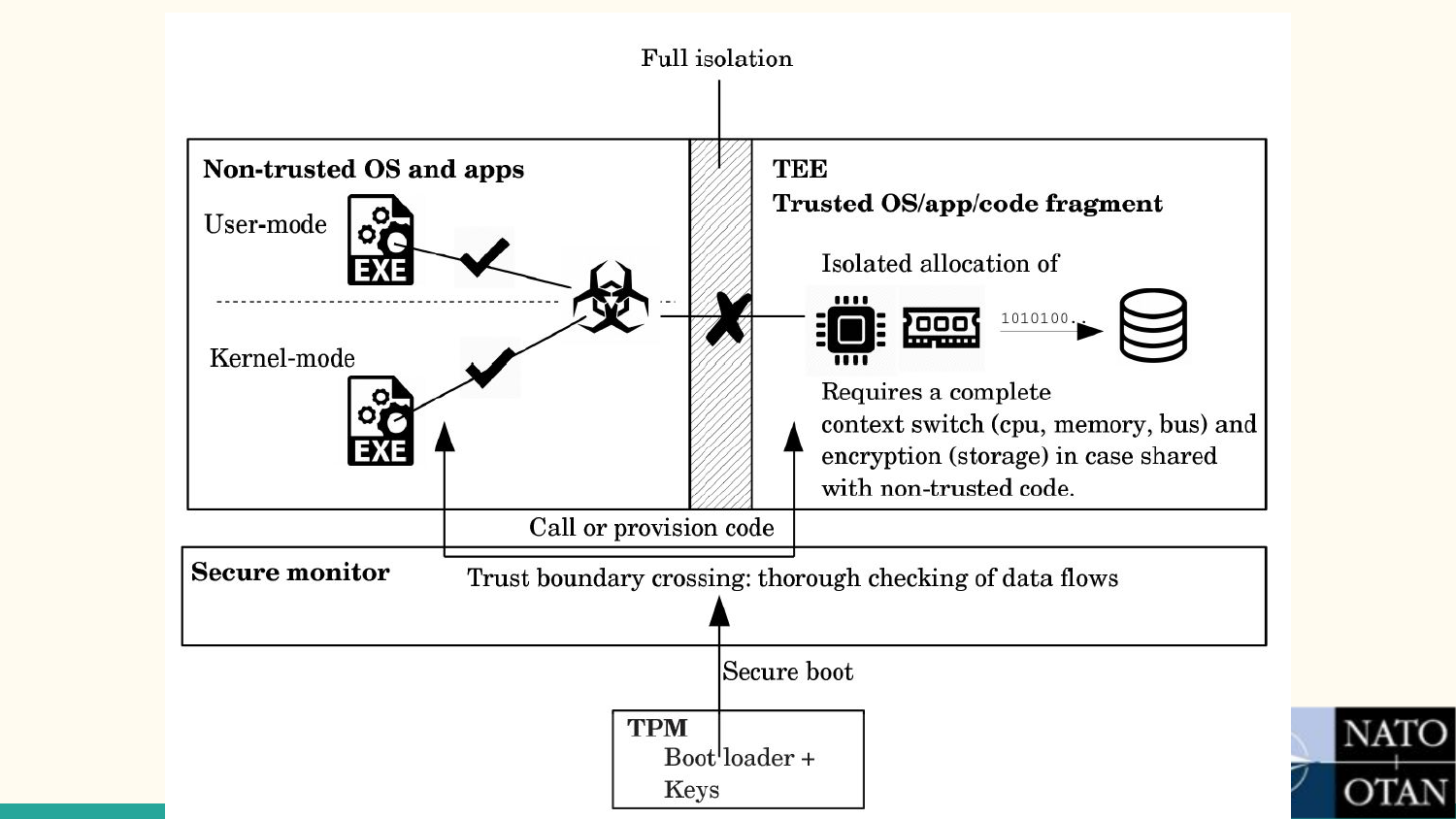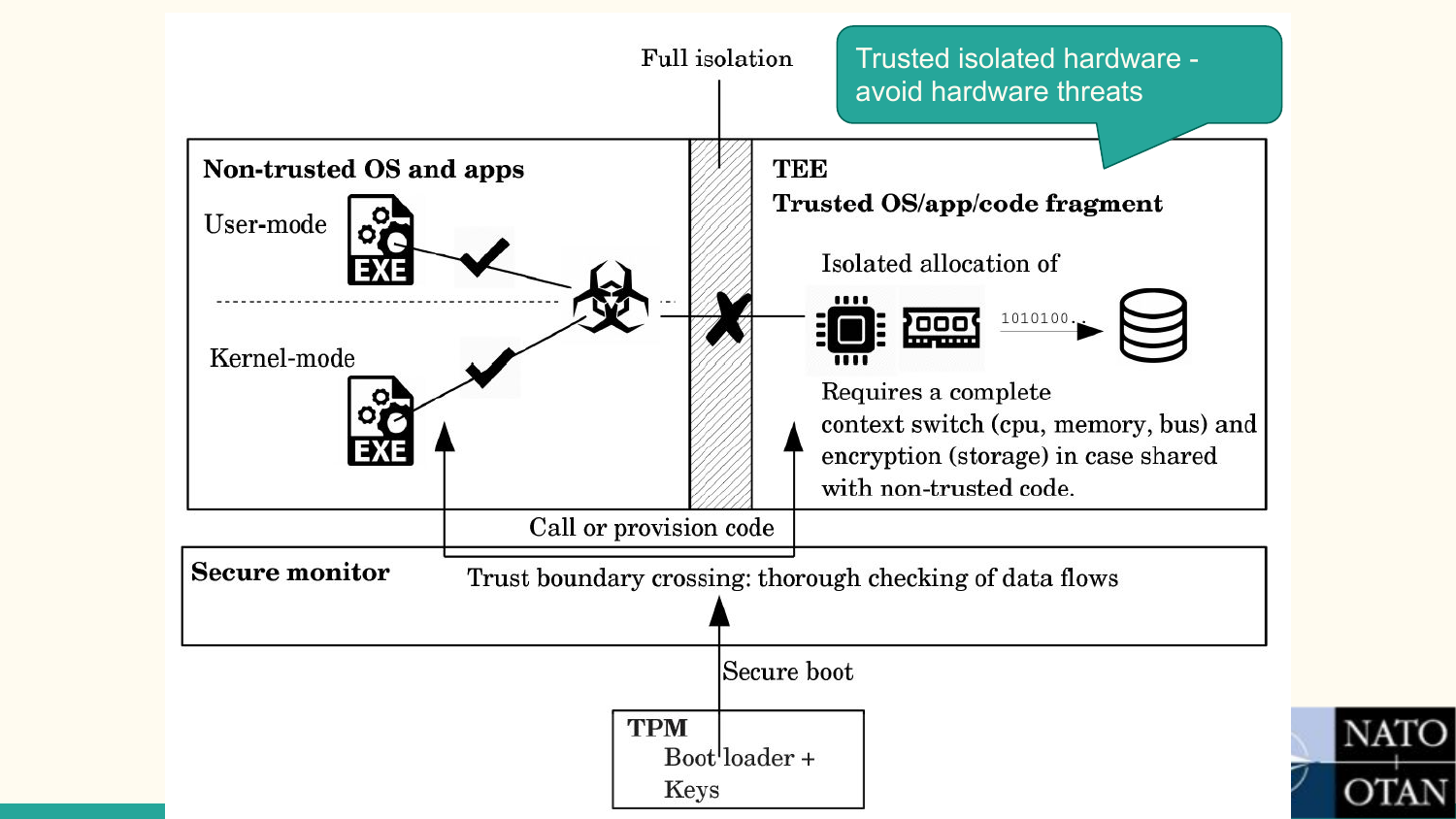